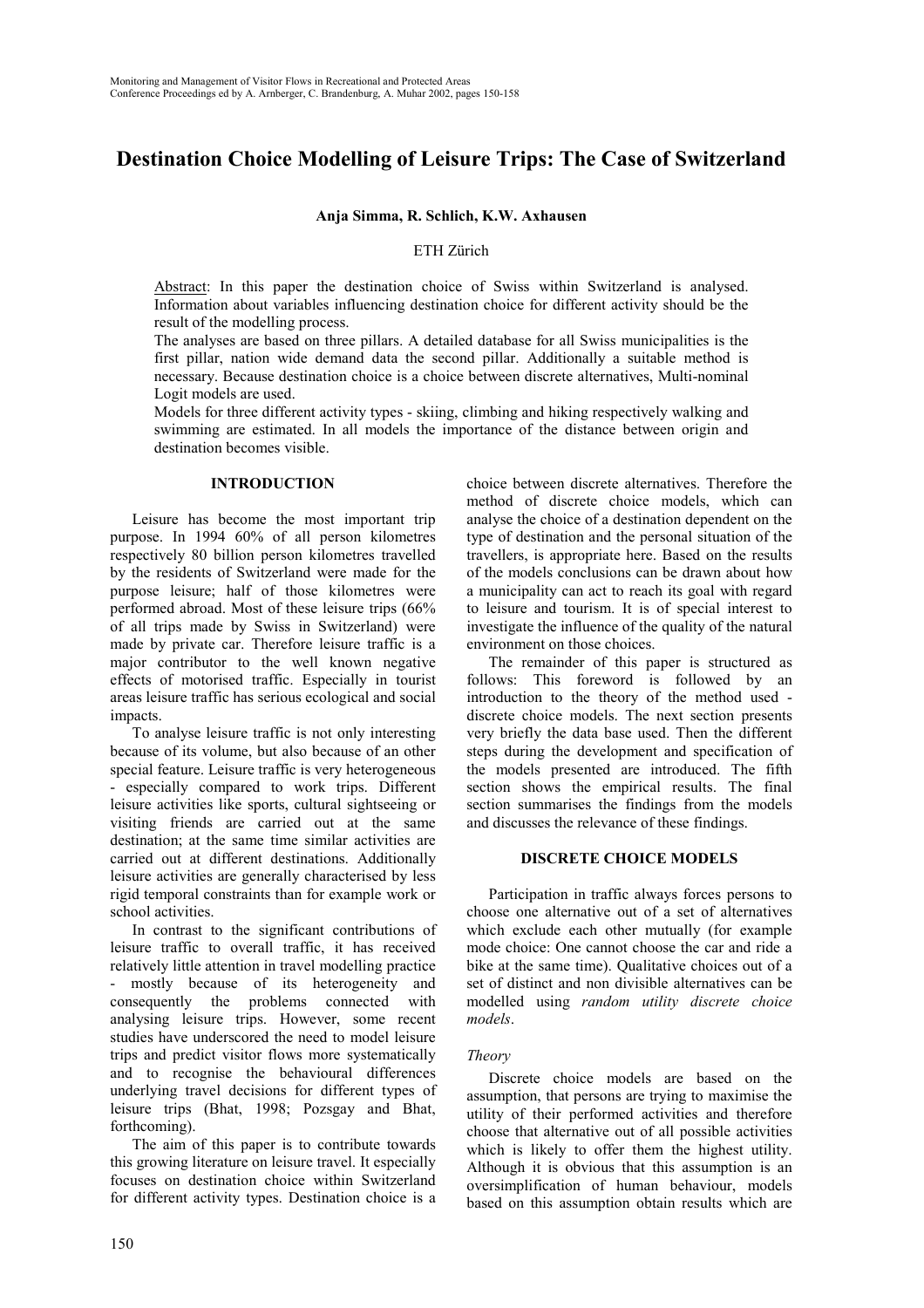much more realistic than models based on gravitation or entropy theory. A more detailed description of discrete choice models can be found in Ben-Akiva and Lerman (1985), Maier and Weiss (1990), Ortúzar and Willumsen (1994); the basic ideas were developed by McFadden (1973).

There are different types of discrete choice models. All of them share the assumption, that out of a set of alternatives each person *q* expects a different utility (*U*). Each alternative *j* can be described by different characteristics *x*, whose values vary across different alternatives. Each utility depends on the different judgements of those characteristics. The judgements can at least partially be derived from different personal factors *p*, for example gender or age. Additionally the evaluation of the utility of an alternative depends on the situational factors *s*, for example the weather conditions or the travel time, which vary between different persons and alternatives.

As it is neither possible to know all relevant characteristics or choice alternatives nor to measure them exactly, the judgement is composed out of a deterministic and a (at least from the analyst's point of view) stochastic part. The total utility can thus be calculated as:

$$
U_{jq} = V_{jq} + \varepsilon_{jq}
$$

with V*jq* as systematic and measurable part which describes the objective utility of alternative *j* for person q and the random error  $\varepsilon_{jq}$ , which modifies V*jq* with regard to the individual judgements of a decision maker and possible errors in observation or measurement. The systematic utility is a function of characteristics describing the individuals, the situation and the alternative

$$
V(X_{kjq}) = \alpha_j + \beta_{k^c j} p_{k^c q} + \beta_{k^c j} s_{k^c q} + \beta_{kj} s_{k^c q}
$$

The stochastic part of the utility function depends on the assumption about its distribution which is at the same time the distinguishing mark between the different model types. The most simple and according to Maier and Weiss (1989) most commonly used version of discrete choice modelling is the *Multinominal Logit* (MNL), which is based on the assumption that  $\varepsilon_{jq}$  is *independent and identically gumbel distributed* (Ben-Akiva and Lerman, 1985). This so-called IIA-assumption (independence of irrelevant alternatives) implies some constraints on the application of the model which can be released in other model types. The linear utility function represents a further model restriction.

The probability *P* that an alternative *j* of a Person *q* is ranked first can be calculated as the utility of this alternative in relation to the sum of all alternatives (see equation 3). In the MNL the relationship between utility and probability of an alternative is described as follows. The alternative with the highest probability is chosen.

$$
P_{jq} = \frac{e^{V_{jq}}}{e^{V_{nq}}}
$$

## *Destination choice*

Destination choice models are rarer then mode choice models. With the choice of a specific destination for a leisure trip the decision making person excludes the choice of other destinations due to spatial and temporal constraints. Therefore the MNL model seems to be an appropriate method here. But it is important to mention a view particularities of destination choice.

- **IIA-assumption**: This assumption implies that the error terms of the utility function for all possible alternatives are independent and identically distributed with a gumbel distribution. If the error terms are independent, no common unobserved factors have any impact on the different alternatives. The assumption of identical distribution means that the level of impact of the factors, which were not detected, is identical across all alternatives. This assumption is often not fulfilled in destination choice. For example, the impact of different levels of comfort is different in a luxurious area compared to a camping region.
- **Homogeneity of travellers**: In a MNL it is assumed that different persons react homogeneously in response to attributes of alternatives regardless of their sociodemographic background. This assumption is also often violated for destination choice. For example, for some people it is important to go to a destination very far away in their holidays because of the image of such trips. Other people may avoid such trips in order to reduce their travel time.
- **Spatial issues**: Travel demand is influenced by at least three different spatial issues: spatial dependency, spatial heterogeneity and spatial heteroscedasticity (Bhat and Zhao, 2001). The spatial dependency describes the presence of unobserved spatial factors influencing travel behaviour - for example a beautiful landscape. The second issue, spatial heterogeneity, proposes that the relationship between the dependent variable and the independent one varies across spatial units - as a consequence, it may be possible that there is no single global relationship, but different local ones. The last possible source of biases is spatial heteroscedasticity, which reflects the fact that the variance of the unobserved influences may be different across spatial units.

Due to these limitations the MNL estimates give only first approximations about the impacts of different characteristics, but it should be kept in mind that its results may be biased and that more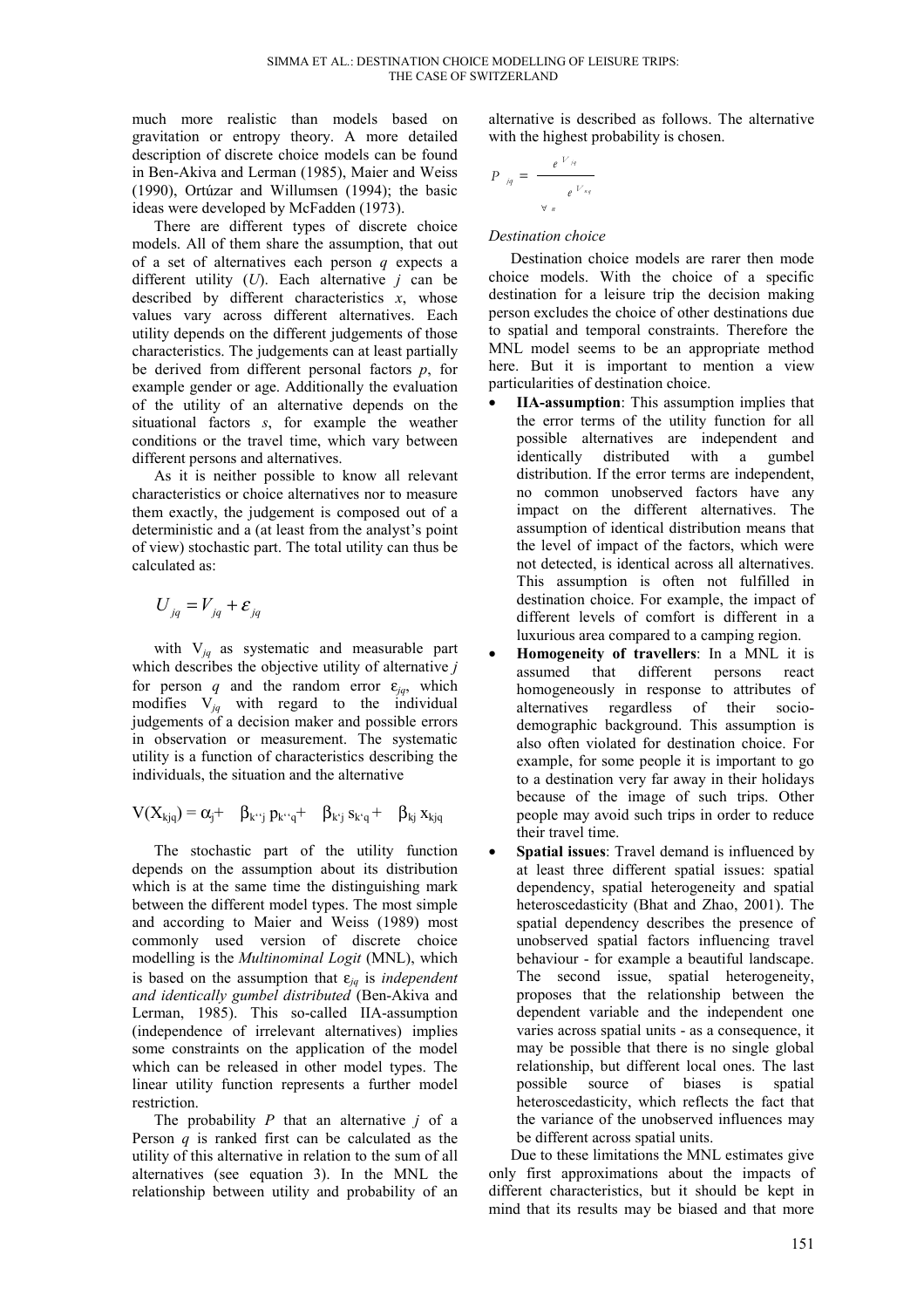complicated models should be developed in the future.

#### **DATA BASE**

The aim of this paper is to estimate models describing destination choice within Switzerland for different activities at the municipal level. Destination choice is dependent on the characteristics of the alternatives and of the travellers. Therefore, it is necessary to have information about the demand and the supply side for the whole investigated area. Additionally the distance between the origin and the destination has to be considered (see Choice Set).

#### *Supply side*

A detailed data set was produced to describe the destinations and their supply. The data set contains detailed information about the residents, the supply in the leisure and tourist sector, the tourist demand as well as the allocation of the space to different purposes (hectare data bank). The hectare data bank includes even information about different vegetation types (for example open and closed forest or vines). The municipal level was chosen as investigation level, because it is the lowest level at which information for a whole nation can be collected.

There is a problem inherent in this investigation level. The travellers respectively visitors think in destination units rather than in municipal units. Sometimes this unit is much smaller than a municipality. The consideration of such small destinations would create an enormous number of different alternatives which would make the modelling process too difficult. At the same time, different municipalities are sometimes viewed as one destination. Especially for skiing holidays people visit a complete valley or ski region rather than a municipality. However, the municipality level is a compromise between these different requests, which seems to be a sufficient approximation of the reality.

#### *Demand side*

A nation wide analysis of destination choice requires demand information for the same area. In Switzerland several nation wide travel surveys exist – of those the *KEP* ('Kontinuierliche Erhebung zum Personenverkehr') and the *Zusatzmodul Reiseverhalten* are available and appropriate. They were pooled for this analysis.

• **KEP** (SBB CFF - Direktion Personenverkehr, 1996): The SBB (Swiss Federal Railways) are responsible for the KEP, which covers the travel behaviour of Swiss adults. During one year about 17'000 persons are interviewed. The KEP has been conducted yearly since the 80ies, but the destinations of car trips have only been coded in the last two years, while this was done

longer for rail trips. Therefore just the survey years 2000 and 2001 are used which already includes about 120.000 trips.

- Information about the personal situation of the travellers and about their trips over three kilometres distance and a municipal boundary during the last week is collected. For each trip the destination is known except for trips abroad which are just coded as destination outside Switzerland. Attention should also be paid to the fact, that for public transport trips the rail station is assumed to be the final destination.
- **Zusatzmodul Reiseverhalten** (Bundesamt für Statistik, 1999): This survey was conducted by the BfS (Swiss federal statistical office) within the context of the Swiss income and consumption census in 1998. Therefore not only the trip characteristics and the typical person variables are available, but also information about a variety of other interesting variables, for example the living situation or the purchase of expensive consumer goods. Approximately 7.300 persons reported over 23.000 trips which were either a holiday trip within the last 6 months, a trip with up to three overnight stays within the last three months or an excursion within the last two weeks. Unfortunately only the destinations of the excursion are known.

#### **MODEL PREPARATIONS**

Several assumptions must be made, before models can be estimated. On the one hand the choice set must be generated. Because of the great number of possible alternatives this step is not trivial. On the other hand the variables used in the models must be selected. Here theoretical considerations and the availability of variables are decisive.

#### *Basic idea*

The models are based on the idea that leisure consists of very different activities which satisfy different desires and are influenced by completely different impacts. As leisure is so diverse, it is necessary to concentrate on different types of leisure activities. Three different activity groups, which represent popular outdoor activities, were chosen for the models presented here. **Skiing** is used as a representative of a winter activity, because it is one of the most important leisure activities in Switzerland. According to Brandner, Hirsch, Meier-Dallach, Sauvain and Stalder (1995) it is performed by approximately 20% of all Swiss at least once a year.

In summer the activity groups - **climbing and hiking** as well as **walking and swimming** - were chosen in order to avoid activities that are performed by just a very small subgroup of the population. The division in two different types was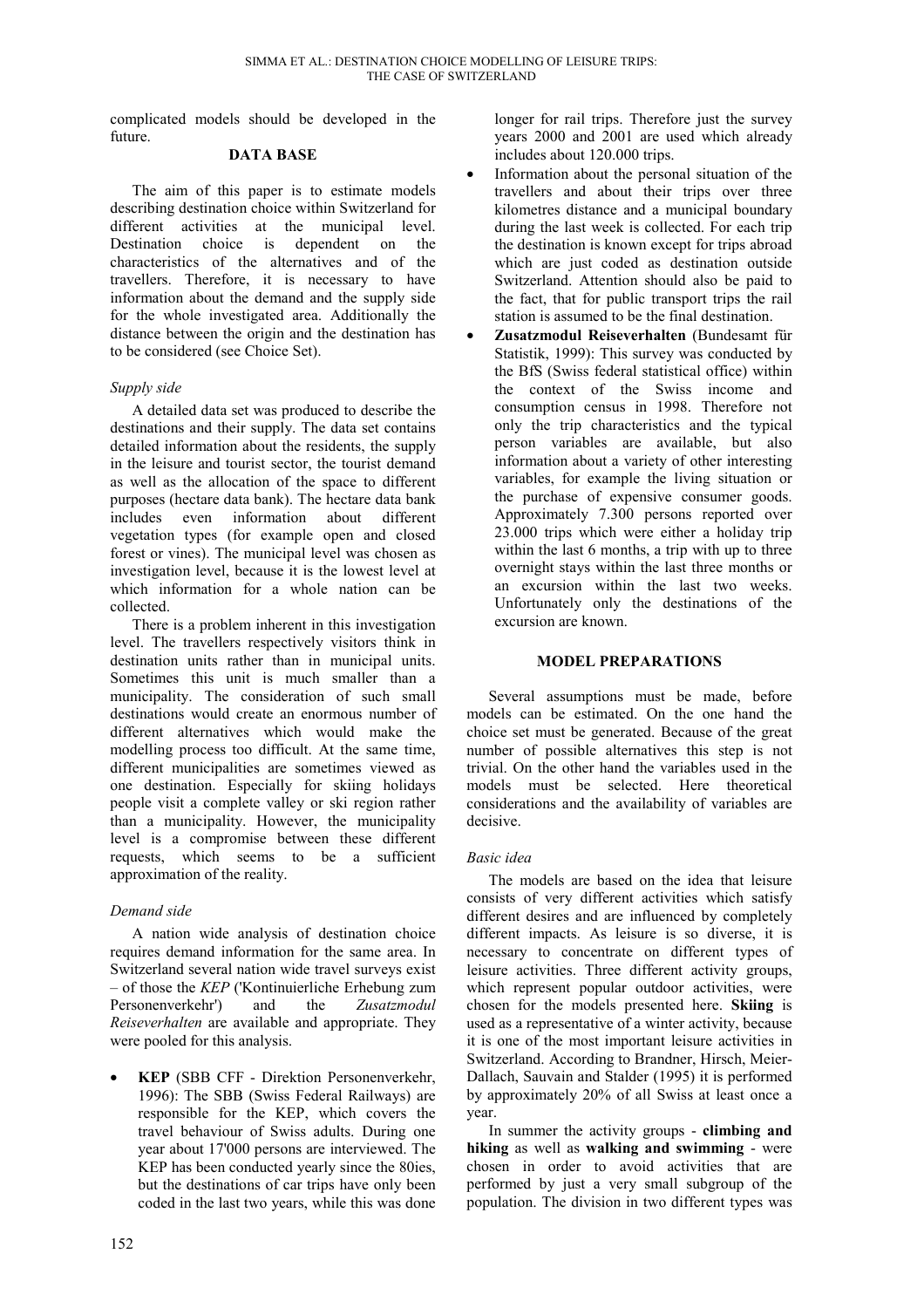necessary, because a brief look at the visited destinations has shown that two different types of places were the most frequent visited destinations. One group consisted of places at lakes, which are suitable for walks as well as for swimming, the second group of popular places is located in the mountain regions.

#### *Choice set*

According to Swait (2001) the true choice set of travellers is normally unknown to the analysts, as only the chosen alternative can be observed. Consequently a choice set has to be constructed by the analyst. Biases in the choice set can occur, if an alternative is present that in reality is impossible for the traveller to choose. The alternatives inherent in a choice set can mostly be described by a variety of different variables, whereby the potential variables are dependent on the considered purpose.

## *Generation of alternatives*

Modelling destination choice at the municipal level has to deal with the problem that a large number of alternatives is conceivable. One possibility to cope with this situation is to draw a subset of alternatives from the universal choice set for each trip. If the error terms are identically and independently distributed, this procedure is acceptable (McFadden, 1978). Ben Akiva, Gunn and Silman (1985) presented several methods how a subset can be drawn. The simplest approach which was adopted for example by Pozsgay and Bhat (forthcoming) is to add a random sample of nonchosen alternatives to the alternative which was indeed chosen.

This approach was also adopted here by adding nine randomly selected destinations, which were different from the chosen alternative, to the chosen alternative. As Switzerland consists of very different structured municipalities, the set of possible alternatives was restricted according to the considered activity types.

- **Model for skiing**: It was assumed that the destination of a trip with the purpose skiing must be a skiing resort. A municipality is regarded as a skiing resort if it has access to lifts - either directly or through a skibus. 176 municipalities fulfilled this criterion.
- **Model for hiking and climbing**: It was assumed that these activities are performed in municipalities located over 800 meters. Most of the sampled municipalities – in total 555 - are located in the Alps, which are popular for this kind of activities.
- **Model for walking and swimming**: It was assumed that municipalities located below 600 meters, which are not a town, are predestined for these activities. 1'716 municipalities were selected.

#### *Selection of personal and situational variables*

For the activity skiing objective factors, like price level, snow conditions, accessibility or number of lifts, as well as subjective factors, like the atmosphere or the friendliness of the other guests and residents, are important (Klassen, 2001; Klenosky, Gengler and Mulvey, 1993). A study about the price level of different Swiss skiing resorts has shown, that much variability can be explained by objective factors (Berwert, Bignasca and Filippini, 1995-1996). But the ski facilities themselves are not the only attraction for the tourists. Brandner, Hirsch, Meier-Dallach, Sauvain and Stalder (1995) pointed out, that new offers for special sport segments like snowboarding, aprés ski facilities and non-ski facilities in case of bad weather (for example public indoor pools) are also crucial for ski areas to attract tourists.

Most of these objective variables are in the data set, whereby height is used as indicator of the probability of good snow conditions. Additionally variables describing the subjective quality of the resort were added. These variables are based on a five point scale concerning the quality of the alpine ski tracks, the quality of snow board facilities, the quality of cross country ski tracks, the quality of aprés-ski and the presence of a skibus (ADAC, 2001).

Describing the supply for the summer activities is much more difficult than describing the supply for skiing, because these activities are not so dependent on a specific infrastructure. Additionally the literature is not as rich as in the case of skiing. Nevertheless it is necessary to make an attempt to model these activities, because hiking is the most popular outdoor leisure activity. Characteristics of this activity are that it is carried out unorganised, that beautiful landscapes are preferred and that people like to combine this activity with other activities (Mielke, 1994).

Although the destinations are not as easy to identify as for skiing, there are in summer municipalities which are more frequent visited than others. This observation suggests that there are natural elements respectively facilities which determine the attractiveness of a municipality as a destination for an excursion. A beautiful landscape, sport, cultural and eating facilities or bathing possibilities are conceivable variables whereby it is assumed that their influence differs with regards to the chosen activity (climbing and hiking versus walking and swimming).

## *Selection of personal and situational variables*

The underlying utility function of discrete choice models distinguishes between variables characterising the destination (see 4.1), the travelling person and the actual situation. Each of these groups of variables is described separately, as relevant variables are identified based on former studies which have analysed factors influencing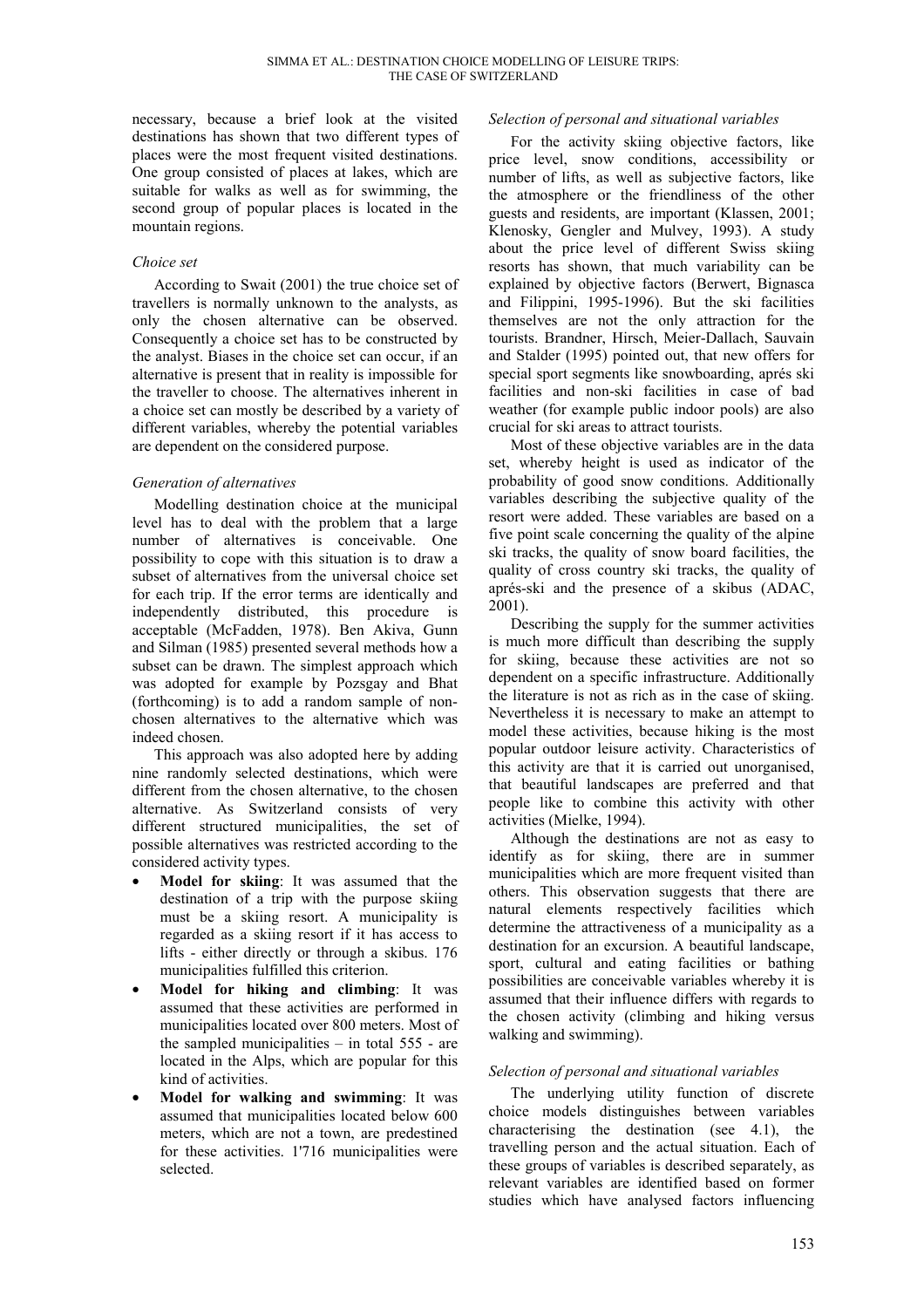travel behaviour in general and destination choice in particular.

The demand data are not only used for describing the travellers, but also to restrict the data set. It was assumed that skiing trips were only carried out in the winter months (December, January, February, March), and trips for the summer activities in the summer months (June, July, August September), whereby only the defined subset of alternatives was allowed as destination. A further restriction refers to the kind of trip. Different leisure trip purposes were asked in the KEP, but only the categories 'excursion' and 'holiday' were considered in the following analyses

#### *Persons*

The participation in a special activity is the result of humans trying to satisfy their needs and maximise the utility of their behaviour. But the behaviour is limited due to different constraints. These constraints can be distinguished for leisure activities in intrapersonal and structural constraints (Crawford, Jackson and Godbey, 1991). The intrapersonal constraints include personal skills and abilities, while the structural constraints include spatial, temporal or financial constraints. Gilbert and Hudson (2000) certified this theory for skiing participation and showed that the intrapersonal constraints are responsible for the question if a person goes skiing at all, while the structural constraints are more important for the choice of a destination.

Temporal and spatial constraints depend to a large extend on different socio-demographic factors. The variables age, gender, employment status, time budget, car-availability, income, number and age of children were found to be important for leisure travel (Lu and Pas, 1999; Zängler, 2000; Lücking and Meyrat-Schlee, 1994). Additionally, different studies – either based on empirical findings or on theoretical considerations – pointed out that the living situation (Fuhrer and Kaiser, 1994), general values and preferences (Götz, Jahn and Schultz, 1997), the social context and friends (Blinde and Schlich, 2000), previous journeys (Oppermann, 1991) and the level of information of travellers (Klassen, 2000) also influence travel behaviour. Unfortunately, the last mentioned factors are not available in the used database.

## *Travel situation*

The situational variables are connected to each trip and change, if a person goes to another destination (unlike the personal variables) or if different persons go to the same destination (unlike the variables describing the destination). Possible situational variables are the travel situation, the weather, the season or the type of day. Because of data restrictions only the influence of the travel situation is tested here.

The most important variables to describe the travel situation are the generalised costs between the origin and the destination. They are a measure for the impedance to go from one place to another. The most common forms to incorporate the generalised costs into the utility function are the linear form and the log-linear form (Fotheringham, 1983). A linear function would imply that the utility decreases proportional to increasing generalised costs - regardless whether the generalised costs are already high or not. A log-linear form suggests instead that the utility still decreases with increasing generalised costs, but the marginal utility decrease is lower for higher generalised costs.

The generalised costs were calculated with the software VISUM (© PTV AG, Karlsruhe). At this stage only the distances between two municipalities were considered, because the travel times between the municipalities are at the municipal level only available for the mode car, because not all municipalities have rail access. The shortest path distances (time) were calculated using a national road network available at the IVT.

#### **RESULTS**

Based on the theory and the preparations steps models for the three activity types could be estimated. Starting point of the estimations was a model including the mentioned spatial variables, the travel distances between origin and destination as well as variables describing the person. The last group of variables can not directly be integrated in the model, but must be used either alternative specific or in conjunction with a generic variable (Maier and Weiss, 1990). The second possibility was chosen because of the nature of the choice set (always different alternatives), whereby theoretical meaningful combinations were tested.

The selection of variables was not only based on theoretical considerations and the availability of variables, but also on the correlations between the variables. Because variables which are highly correlated can cause problems during the estimation process, pairs of variables with a correlation coefficient greater than 0.6 were tested in greater detail. Mostly the inclusion of both variables in one modell was avoided.

This first models were modified according to the model results, whereby any modification was based on a-prior understanding and was not guided by the model results alone. The first attempts already showed some interesting results. On the hand, the person variables had very low, if any influence on the model results. So nearly all of them had to be omitted. The only exception was the ratio of inhabitants at the destination to the number of inhabitants at the origin. On the other hand the great importance of the distance variable became visible. So it seemed useful to present results with and without this variable. The log-linear function of the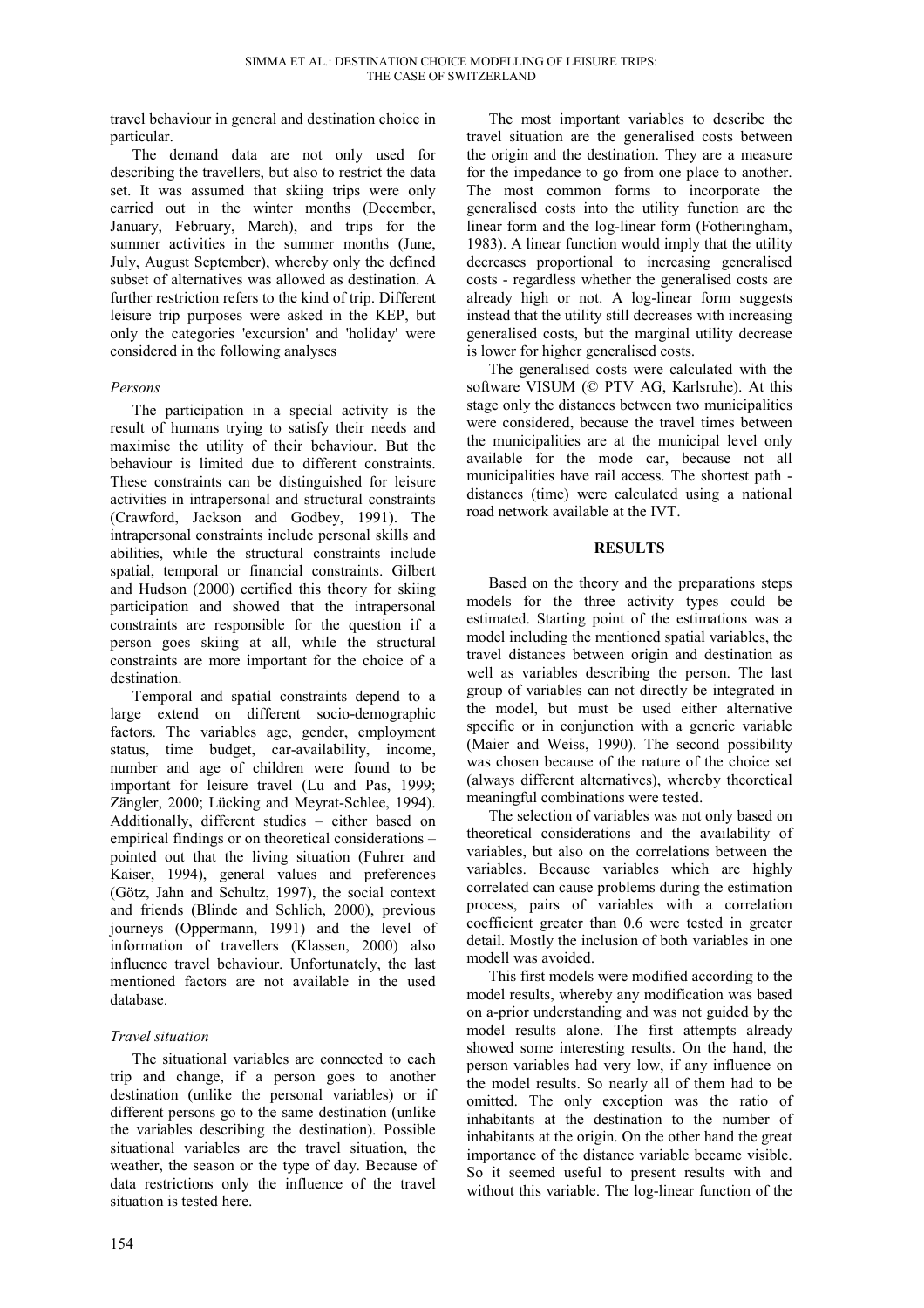distance variable performed better than the linear function.

#### *Model for skiing*

The final model (see table 2) consists of a variety of different variables and has a high quality, whereby the fit of the model with the distance variable is much higher than the fit of the other model. This means that the distance between origin and destination is able to explain 40% of the model's variability. Destinations further away are less interesting than nearby skiing resorts.

The choice of a destination is additionally influenced by variables describing the quality of the skiing resort and by variables exceeding the traditional skiing supply. Interesting is that the influence of the variables 'length of alpine tracks' and 'quality of alpine skiing area' is negative. This kind of relationship could also be seen in respective scatter plots. By way of contrast the influence of the price level, entertainment and other sport facilities is positive. Especially the availability of a public indoor pool and indoor tennis courts increase the attractiveness of a municipality.

Furthermore it is interesting to analyse how the change of a variable influences the choice of an alternative. An appropriate tool for doing this are elasticities which specify the proportional demand increase or decrease caused by an one-percent change in a variable. The elasticities were computed for four chosen variables. The results (see table 1) confirm the importance of the distance variable.

| <i><b>Alternatives</b></i>          | <b>Distance</b> | Price    | Ski tracks | <b>Indoor</b> pool |
|-------------------------------------|-----------------|----------|------------|--------------------|
| Not chosen<br><i>alternative</i>    | 0.823           | $-0.525$ | 0.111      | $-0.431$           |
| <b>Chosen</b><br><i>alternative</i> | -1.589          | 0.380    | $-0.075$   | 0.240              |

*Table 1 Elasticities for chosen variables of the skiing model*

## *Model for climbing and hiking*

As the model for skiing this model has a good model fit (see table 3), but this is again mainly due to the high explanatory power of the distance variable. The model for climbing and hiking contains variables describing the vegetation as well as variables describing the leisure infrastructure. All infrastructural variables have a positive impact on the choice of a specific destination. Especially the possibility of swimming seems to attract people. The situation is different in the case of the vegetation variables. Some of them have no significant effect (for example area with closed forest), some of them a negative one (for example area with open forest), some of them a positive one (for example area without vegetation).

|                                              | Models with<br>distance |                  | Models without<br>distance |                  |  |
|----------------------------------------------|-------------------------|------------------|----------------------------|------------------|--|
|                                              | Coeffi<br>cient         | t-<br>statistics | Coeffi<br>cient            | t-<br>statistics |  |
| Height of municipality                       | 0.002                   | 6.30             | $-0.000$                   | $-2.57$          |  |
| Unvegetated or<br>unproductive area [ha]     | 0.000                   | 7.18             | 0.000                      | 7.96             |  |
| Employees in<br>entertainment facilities     | 0.014                   | 3.57             | 0.010                      | 3.52             |  |
| Inhabitants at<br>destination/inh. at origin | $-0.007$                | $-2.74$          | $-0.019$                   | $-4.97$          |  |
| Log of distance [km]                         | $-2.429$                | $-19.02$         |                            |                  |  |
| Price for a one week ticket                  | 0.004                   | 1.79             | 0.003                      | 2.26             |  |
| Total length of alpine<br>tracks             | $-0.001$                | $-1.36$          | $-0.002$                   | $-2.31$          |  |
| Quality of alpine skiing<br>area             | $-0.182$                | $-1.46$          | $-0.143$                   | $-1.56$          |  |
| Quality of après-ski                         | 0.217                   | 2.71             | 0.191                      | 3.24             |  |
| Belonging to the skiing<br>area              | 0.510                   | 3.57             | 0.440                      | 4.24             |  |
| Nr. of public indoor tennis<br>courts        | 1.025                   | 7.08             | 0.750                      | 6.86             |  |
| Nr. of public indoor pools                   | 0.269                   | 6.96             | 0.261                      | 8.95             |  |
| Sample Size [trips]                          | 715                     |                  | 715                        |                  |  |
| Log likelihood function $[\beta]$            | $-682.681$              |                  | $-1298.842$                |                  |  |
| $\rho^2$                                     | 0.585                   |                  | 0.211                      |                  |  |

*Table 2 Coefficients, t-statistics and model fit of the skiing models*

## *Model for walking and swimming*

This model is the model with the highest  $\rho^2$ compared to the others, whereby the differences between the models are higher for the model type including the distance variable (see table 4). This means that in the model for walking and swimming even more variability can be explained by the distance variable. The two models - with and without - do not only differ in the values of the  $\rho^2$ s, but also in the significance of the coefficients and even in the signs.

The choice of a destination is positively influenced by all variables describing the supply in a municipality. Especially swimming facilities attract people. Nearly as important as the possibility to swim is the possibility to walk. Cultural facilities also tends to increase the probability of a destination to be chosen.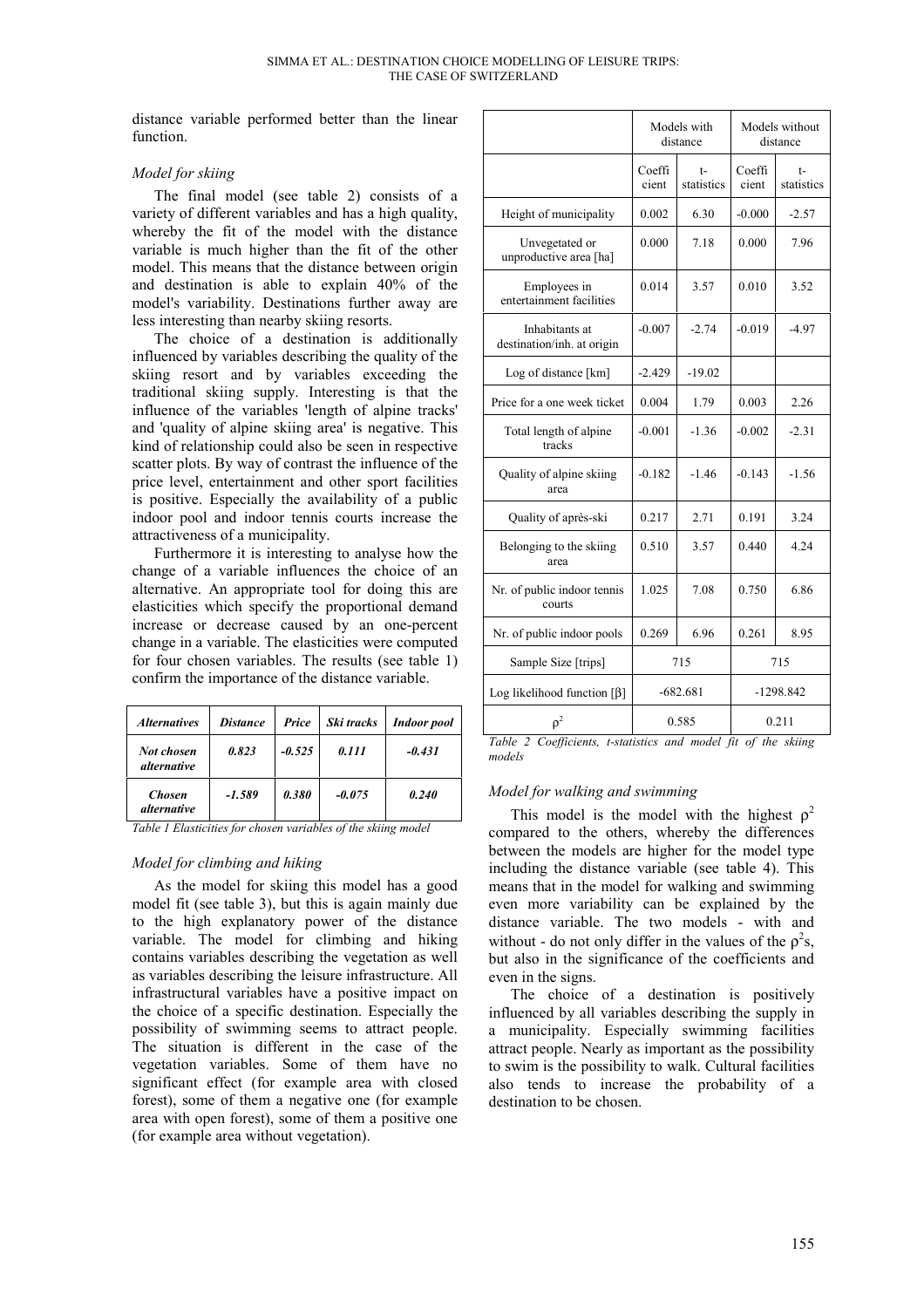| SIMMA ET AL.: DESTINATION CHOICE MODELLING OF LEISURE TRIPS: |  |
|--------------------------------------------------------------|--|
| THE CASE OF SWITZERLAND                                      |  |

|                                                     | <b>Models</b> with<br>distance |                                     | <b>Models</b> without<br>distance |                                  |  |
|-----------------------------------------------------|--------------------------------|-------------------------------------|-----------------------------------|----------------------------------|--|
|                                                     | Coeffi<br>cient                | $t-$<br>statisti<br>CS <sup>-</sup> | Coeffi<br>cient                   | t-<br>statisti<br>CS <sup></sup> |  |
| <b>Height of municipality</b>                       | 0.002                          | 4.82                                | 0.000                             | 0.96                             |  |
| Area with open forest [ha]                          | $-0.003$                       | $-2.12$                             | $-0.003$                          | $-4.19$                          |  |
| Area with bushes [ha]                               | 0.002                          | 3.16                                | 0.001                             | 2.53                             |  |
| Area with copses [ha]                               | 0.008                          | 4.91                                | 0.005                             | 6.20                             |  |
| Area without vegetation<br>[ha]                     | 0.000                          | 1.73                                | 0.000                             | 0.85                             |  |
| Area with meadows [ha]                              | $-0.004$                       | $-4.38$                             | $-0.004$                          | $-6.78$                          |  |
| Log of distance [km]                                | $-2.181$                       | $-16.72$                            |                                   |                                  |  |
| <b>Hiking paths [km]</b>                            | 0.004                          | 1.61                                | 0.005                             | 3.73                             |  |
| <b>Employees in gastronomy</b><br><i>facilities</i> | 0.010                          | 2.05                                | 0.001                             | 4.71                             |  |
| Nr.of bath in lake                                  | 0.770                          | 2.58                                | 0.415                             | 2.63                             |  |
| Nr. of public outdoor<br>pools                      | 0.369                          | 3.94                                | 0.322                             | 6.15                             |  |
| <b>Sample Size [trips]</b>                          | 570                            |                                     | 570                               |                                  |  |
| Log likelihood function<br>[B]                      | $-266.422$                     |                                     | $-984.452$                        |                                  |  |
| $\boldsymbol{\rho}^{\!\!2}$                         | 0.797                          |                                     | 0.250                             |                                  |  |

| 2.63       | Nr.of bath in lake             | 0.546               | 9.64  | 0.350       | 11.27 |
|------------|--------------------------------|---------------------|-------|-------------|-------|
| 6.15       | Nr. of public outdoor<br>pools | 0.407               | 13.10 | 0.259       | 15.11 |
|            | <b>Sample Size [trips]</b>     | 3210<br>$-1378.253$ |       | <b>3210</b> |       |
| 70<br>.452 | Log likelihood function<br>Iβj |                     |       | -5339.539   |       |
|            |                                |                     | 0.814 |             | 0.278 |

*Area with closed forest [ha]*

*Inhabitants at destination/ inh. At origin*

*Employee ins gastronomy facilities*

*Table 3 Coefficients, t-statistics and model fit of the climbing and hinking models*

## *Interpretation*

The low influence of the person variables on the model results support the statement of Gilbert an Hudson (2000) that the intrapersonal constraints are responsible for the question if a person carries out an activity at all, while the structural constraints are more important for the choice of a destination. Because only realised trips are regarded, differences in the socio-demography can not be seen. If a trip is carried out, the choice of a destination is mainly dependent on the destination specific characteristics.

The importance of the distance is another for all models valid result. It shows how sensitive people are to the distance they must travel. If the distance variable is omitted from the models, its influence is captured by other variables - sometimes leading to changes in the signs.

Besides these general findings each model contains further information

**Skiing model:** One - perhaps surprising - result is that the availability of entertainment and additional sport facilities have a positive and greater impact on the choice of a destination than the skiing supply itself, but further functional forms need to be tested before this can be generalised.

*Table 4 Coefficients, t-statistics and model fit of the walking and swimming models*

*Models with distance*

> *tstatisti cs*

*0.000 2.17 0.000 0.59*

*-0.041 -4.01 -0.122 -13.75*

*0.001 4.40 -0.000 -0.09*

*Coeffi cient*

*Nr. of inhabitants 0.000 -3.98 0.000 14.70*

*Area with parks [ha]*  $\begin{array}{|c|c|c|c|c|c|} \hline 0.071 & 6.77 & 0.016 & 2.520 \hline \end{array}$ 

*Hiking paths [km]* 0.015 8.18 0.008 7.82

*Nr. of cultural facilities | 0.060 | 2.71 | 0.029 | 2.14* 

*Log of distance [km] -2.001 -44.58*

*Models without distance*

> *tstatisti cs*

*Coeffi cient*

- **Hiking and climbing model**: Whereas people clearly reward a good leisure infrastructure, there exist only trends with regard to the natural environment. Those vegetation types are interesting for people which are typical for alpine regions, for example areas without vegetation. Vegetation types, which can also be found in lower areas, are less appealing. This interpretation is supported by the fact that the height has a positive impact on the choice of a destination.
- **Walking and swimming**: Interesting in this model is the comparatively high explanatory power of the distance variable compared to the other models indicating that people are more distance sensitive for activities which more easily can be carried near the origin. A further finding is the importance of the infrastructure compared to the nature.

The unexpected results with regards to the skiing infrastructure and the general lack of explanatory power of the socio-demographic variables ask for further study. The heterogeneity of the persons can make point-estimates a difficult and potential misleading proposition. Mixed logit estimates (random parameter logit) will be performed in the future to account for these variabilities in taste between persons and contexts.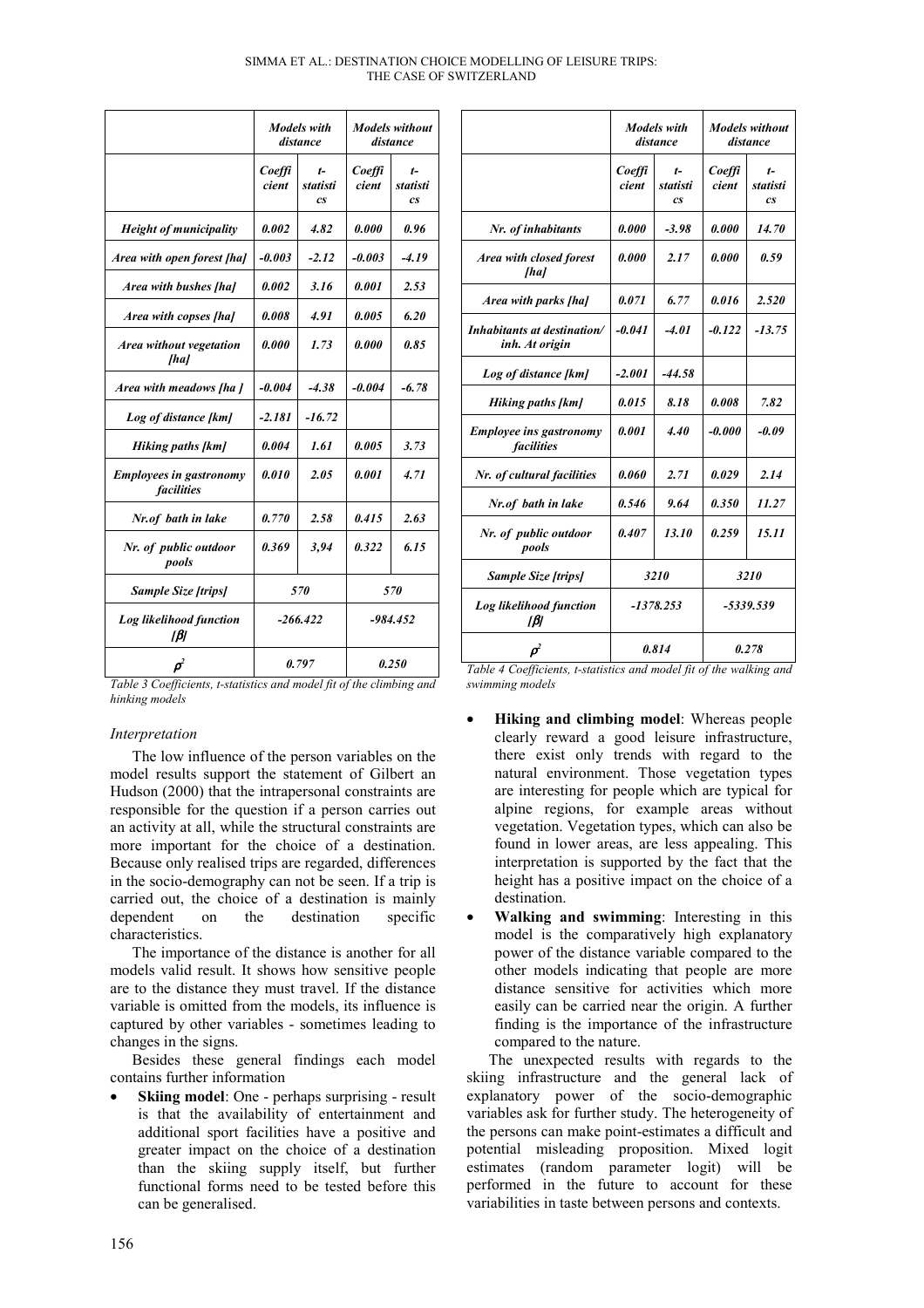#### **CONCLUSION**

Modelling destination choice is at the moment a relative undeveloped area in transport modelling. But it is necessary to make progresses in this area, because leisure travel has become the most important trip purpose and the consequences of leisure travel are far reaching. The destinations themselves, especially small municipalities in the Alps, as well as municipalities on the main routes are often dominated by leisure travel. The carrying out of activities also has influence on the structure of municipalities.

Modelling destination choice requires suitable data sets and tools. Because the choice of a destination is a choice between discrete alternatives, one common form of discrete choice modelling the MNL - was used here - knowing that not all particularities of destination choice can be captured and that further developments are desirable. But the results obtained give interesting hints on the relationships between the variables and the choice of a destination which are useful for planers and persons responsible for the supply in a municipality.

One main result of the models was that the choice of a destination is heavily influenced by the distance between origin and destination. Travellers weigh the attractiveness of a destination against the impedance between their origin and a potential alternative. This means that municipalities further away from the main cities must have a very attractive supply to attract people. Against this background the wish of many municipalities to have access to the main (road) network becomes understandable.

Most leisure activities require a respective infrastructure for carrying out them. For example skiing is not conceivable without lifts, walking is not conceivable without hiking paths. Therefore it is highly probable that a good infrastructure would be attractive for the potential users. In the case of skiing the initial model results do not support this hypothesis. The direct skiing infrastructure is not as important as other facilities - like a public indoor pool or aprés facilities - for the choice of a skiing resort. The length of ski tracks has even a negative impact. But at the same time the price of a ticket has a positive impact on the choice of destination perhaps indicating the image of a skiing resort. However, in the case of walking the length of the hiking paths has a positive effect on the choice of a destination. But once again other facilities, like pools, possess a higher explanatory power.

In the skiing and walking model different types of infrastructural facilities determine the attractiveness of a municipality - of course dependent on the distance. The environment plays a subordinate role. The situation is different in the case of hiking. Besides the infrastructure vegetation types which are typical for higher located municipalities tend to attract people.

To sum up - the model results show the importance of a good accessibility and varied infrastructure. What do these results mean for planners and sellers of tourist services. Is the conclusion admissible that a tourism dependent municipality can only survive if it continuously improve its supply and its access. To some extent this conclusion is right, especially because the competition between destinations is becoming fiercer. But it should also be kept in mind that a nation wide analysis has no place for smaller innovations. For example, a municipality like Ardez will never reach the visitor numbers of the worldfamous St. Moritz, but it can be successful in attracting a specific type of tourists. So the results should not be understood as an excuse for further, but not well considered extensions of the tourist infrastructures.

#### **REFERENCES**

- ADAC (2001) ADAC Ski Guide Alpen 2002, ADAC Verlag, München.
- Ben Akiva, M., G.H. Gunn and L. Silman (1985) Disaggregate trip distribution models, Presentation for the *Japanese society of civil engineers*, Tokio, 1984.
- Ben-Akiva, M. and S.R. Lerman (1985) *Discrete choice Analysis: Theory and Application in Travel Demand*, MIT Press, Cambridge.
- Berwert, A., F. Bignasca and P. Filippini (1995-1996) Preise und Qualitätseigenschaften schweizerischer Skigebiete: Schätzungen mit dem hedonischen Preisansatz unter Berücksichtigung räumlicher Autokorrelation, Gesellschaft<br>für Regionalforschung (ed.) Jahrbuch für für Regionalforschung (ed.) *Jahrbuch für Regionalwissenschaften,* 16-17, Vandenhoeck & Ruprecht, Göttingen.
- Bhat, C.R. (1998) Accommodating flexible substitution patterns in multi-dimensional choice modelling: formulation and application to travel mode and departure time choice, *Transportation Research B*, 32 (9) 455-466.
- Bhat, C.R. and H. Zhao (2001) The spatial analysis of activity stop generation, Presentation at the *Transportation Research Board*, January, Washington, D.C.
- Blinde, J. and R. Schlich (2000) Freizeitmobilität und Wohnumfeld*, Arbeitsberichte Verkehrs- und Raumplanung*, 54, Institut für Verkehrs-planung, Transporttechnik, Strassen- und Eisenbahnbau, ETH Zürich, Zürich.
- Brandner, B., M. Hirsch, H. Meier-Dallach, P. Sauvain and U. Stalder (1995) *Skitourismus - von der Vergangenheit zum Potential der Zukunft*, Rüegger Verlag, Zürich.
- Bundesamt für Statistik (1999) Einkommens- und Verbrauchserhebung 1998 - Grundlagen, BFS aktuell, 6, Produktion, Handel und Verbrauch, Neuchâtel.
- Crawford, D.W., E.L. Jackson and G. Godbey (1991) A hierarchical model of leisure constraints*, Leisure Sciences* 13 (4) 309-320.
- Fotheringham, A. (1983) Some theoretical aspects of destination choice and their relevance to production-constrained gravity models, *Environment and Planning A*, 15 (7) 1121-1132.
- Fuhrer U. and F. Kaiser (1994) *Multilokales Wohnen: Psychologische Aspekte der Freizeitmobilität*, H. Huber Verlag, Göttingen.
- Gilbert, D. and S. Hudson (2000) Tourism demand constraints*, Annals of Tourism Research*, 27 (4) 906-925.
- Götz, K., T. Jahn, and I. Schultz (1997) Mobilitätsstile: Ein sozial-ökologischer Untersuchungsansatz,<br>Eorschungsbericht Stad-tverträgliche Mobilität 7 *Forschungsbericht Stad-tverträgliche Mobilität,* 7, Forschungsverbund City:mobil, Frankfurt am Main.
- Klassen, N. (2000) Einfluss der Information auf die individuelle Freizeitmobilität, Dissertation an der Fakultät für Bauingenieur- und Vermessungswesen der Universität München, München.